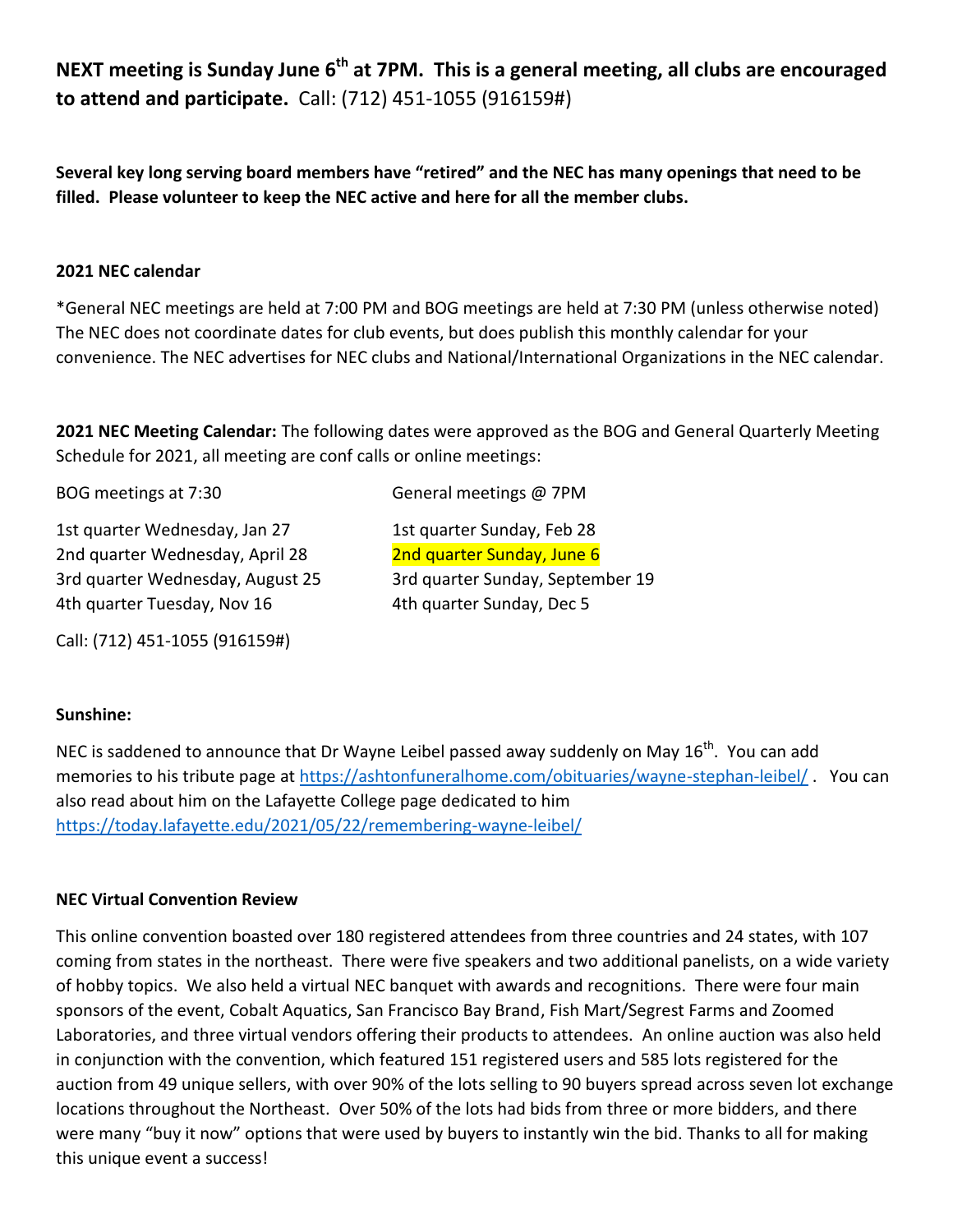# **NEC 2020 Betty Mueller Award**

The Betty Mueller Honor is bestowed annually to an individual who has shown significant dedication and support of the aquarium hobby as a whole, as well as specifically to the Northeast Council of Aquarium Societies. Past recipients of the award since its inception in 1979 have each been inimitable in their own esteem, and recognized with this high honor due to their unique and unequaled contributions to the aquarium hobby and the NEC.

Nominations can come from any club in the NEC, and the people who have received this award in the past and are still active in the hobby make the decision of who receives the recognition this year.

Paraphrasing the nomination, here is what it said:

Many aquarists look forward to seeing him attend club meetings, club auctions, parties, picnics and conventions. We seek him out for his treasure trove of knowledge which includes his real life observation of fish in their biotopes, in his aquarium at home, and the pickled specimen. He freely shares his knowledge, peppered with humor, with all ages unbiased. He does this in many ways: books, live presentations at clubs around the world, and one on one. He promotes and supports local clubs, the NEC, and endangered species. He is always willing to speak at a club!

He has been involved in the aquarium hobby for many years and written numerous articles and books that advance our understanding of breeding and conservation of many species. He is an enthusiastic aquarist with over 50 years' of experience who has been fortunate to travel the world to places like West Africa, to the Rift Lakes, Mexico, Madagascar and the Peruvian Amazon making a study and a career of his love of tropical fish.

A founding member and Fellow of the American Cichlid Association, a crucial member of the CARES program since its inception, and a Lifetime member of the North Jersey Aquarium Society, **Dr. Paul Loiselle** has dedicated his life to the NEC clubs and to advancing the aquarium hobby and is this year's chosen recipient of the coveted Betty Mueller Honor!

## **NEC 2020 Breeder Participation Program**

Due to the pandemic and the lack of auctions and club meetings, it was decided there would be no awards for most points for 2020. There were a few entries made, and two people reached new breeder milestones in 2020! Congratulation to Brian Scott and Rob Hintze. Here is a listing of all that have achieved a breeder plateau since the program began in 1985.

|                   |                  |                   |                           |           |     |      |             |     |     |                    |     |     |             |      |              | 2020             |
|-------------------|------------------|-------------------|---------------------------|-----------|-----|------|-------------|-----|-----|--------------------|-----|-----|-------------|------|--------------|------------------|
| Club              | <b>Last Name</b> | <b>First Name</b> | Plateau                   | 2010 2011 |     | 2012 | 2013   2014 |     |     | 2015   2016   2017 |     |     | 2018   2019 | 2020 | <b>Total</b> | <b>Placement</b> |
| <b>GHAS</b>       | <b>Stone</b>     | <b>Dave</b>       | <b>Breeder</b>            |           |     |      |             |     |     |                    |     |     |             |      | 204          |                  |
| <b>TFCB</b>       | Scott            | <b>Brian</b>      | <b>Breeder</b>            |           |     |      |             |     |     |                    | 33  | 52  | 81          | 25   | 224          |                  |
| <b>TFSRI</b>      | Gadoury          | Leo               | <b>Breeder</b>            | 16        | 31  | 11   | 11          |     |     |                    |     |     |             |      | 235          |                  |
| <b>WAS</b>        | Fratoni          | <b>Mike</b>       | <b>Breeder</b>            |           |     |      |             |     |     |                    |     |     |             |      | 247          |                  |
| <b>TFCB</b>       | Whitman          | Ann               | <b>Breeder</b>            |           |     |      | 37          | 28  | 37  | 31                 | 27  | 25  | 37          | 25   | 247          |                  |
| <b>UNYKA</b>      | Echt             | Mike              | <b>Breeder</b>            |           |     |      |             |     |     | 203                |     | 23  | 25          |      | 255          |                  |
| <b>MSAS, NHAS</b> | <b>Furbish</b>   | George            | <b>Breeder</b>            |           |     |      |             |     |     |                    |     |     |             |      | 260          |                  |
| <b>DAAS</b>       | Pelikan          | Robert            | <b>Breeder</b>            |           |     |      |             |     |     |                    |     |     |             |      | 316          |                  |
| <b>DAAS</b>       | <b>Dick</b>      | Leslie            | <b>Breeder</b>            | 55        | 28  | 28   | 95          | 24  |     |                    | 43  | 47  |             |      | 430          |                  |
| <b>TFCB</b>       | Gardner-Morse    | Ilra              | <b>Breeder</b>            |           |     |      | 56          | 18  | 44  | 31                 | 20  | 48  | 162         | 68   | 456          |                  |
| <b>TFCB</b>       | Hintze           | Robert            | <b>Senior Breeder</b>     |           |     |      |             |     |     |                    | 21  | 205 | 227         | 45   | 502          |                  |
| <b>ACLC</b>       | Haas             | Karen             | <b>Senior Breeder</b>     |           |     | 6    |             |     |     | 13                 | 103 | 197 | 228         |      | 547          |                  |
| <b>PVAS</b>       | Parciak          | Linda & Paul      | <b>Senior Breeder</b>     |           |     |      |             |     |     |                    |     |     |             |      | 611          |                  |
| <b>GHAS</b>       | <b>Forcier</b>   | Rit               | <b>Master Breeder</b>     | 77        | 130 |      |             |     |     |                    |     |     |             |      | 1193         |                  |
| <b>GHAS</b>       | <b>DeAngelis</b> | John              | <b>Master Breeder</b>     |           |     |      |             |     |     |                    |     |     |             |      | 1226         |                  |
| <b>MSAS</b>       | <b>Neal</b>      | Tom               | <b>Master Breeder L-2</b> |           |     |      |             |     |     |                    |     |     |             |      | 1847         |                  |
| <b>TFCB</b>       | <b>Banks</b>     | Dave & Janine     | <b>Master Breeder II</b>  | 121       | 119 | 89   | 114         | 85  | 61  | 52                 | 38  | 97  | 131         | 45   | 1901         |                  |
| <b>DAAS</b>       | Cole             | Bill              | <b>Master Breeder IV</b>  | 158       | 220 | 110  | 91          | 118 | 111 | 202                | 132 | 214 | 191         |      | 2500         |                  |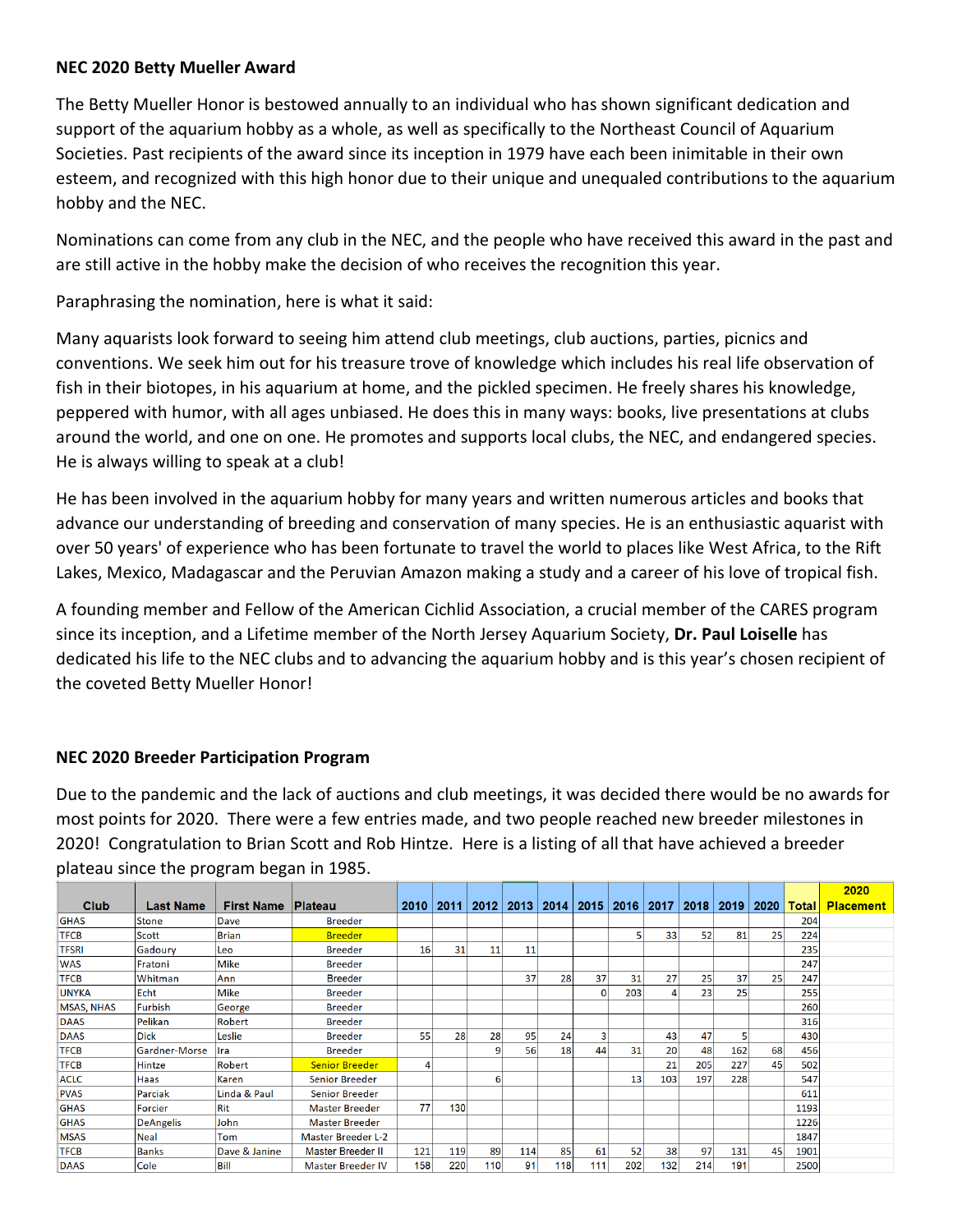# **NEC 2020 Article Competition Results**

OPEN CLASS

1st ANUBIAS Josept Ferdenzi GCAS 2nd Why Latin Joel Antkowiak ACLC 3rd Aquascaping Without Plants Joseph Ferdenzi GCAS

#### BREEDING CLASS

1st Corydoras atroperosonatus Don Kinyon ACLC 2nd Wild Angels Jules Birnbaum GCAS 3rd Danakilia sp, shukoray Joseph Graffagnino GCAS

#### CONTINUING COLUMN CLASS

1st Undergravel Reporter Anonymous GCAS 2nd President's Message Horst Gerber GCAS 3rd From The Editor Dan Radebaugh GCAS

#### HUMOR CLASS

1st Ron Webb GCAS April 2nd Ron Webb GCAS July 3rd None

JUNIOR CLASS

1st None 2nd None 3rd None

## **Legislation Update**

PIJAC Legislative Update in Aquatics April 2021 [https://northeastcouncil.org/basic-page/pijac-legislative](https://northeastcouncil.org/basic-page/pijac-legislative-update-aquatics-april-2021)[update-aquatics-april-2021](https://northeastcouncil.org/basic-page/pijac-legislative-update-aquatics-april-2021)

PIJAC Zebra Mussel guidance 04/07/21 [https://northeastcouncil.org/basic-page/pijac-zebra-mussel-guidance-](https://northeastcouncil.org/basic-page/pijac-zebra-mussel-guidance-040721)[040721](https://northeastcouncil.org/basic-page/pijac-zebra-mussel-guidance-040721)

**NEC Slide and Videos** All video and slide presentations are available to any NEC club to use as their monthly meeting program. Any other use should be discussed with the NEC slide and video chairman prior to the request. Please make requests as far in advance as possible to allow for scheduling and regular mail delivery. The NEC will pay for standard postage to the requesting NEC club. Any NEC club requesting expedited delivery will need to pay for that postage. The NEC club requesting the program is responsible for postage back. Failure to return the program will result in a \$50 replacement charge. Please return programs within 14 days after the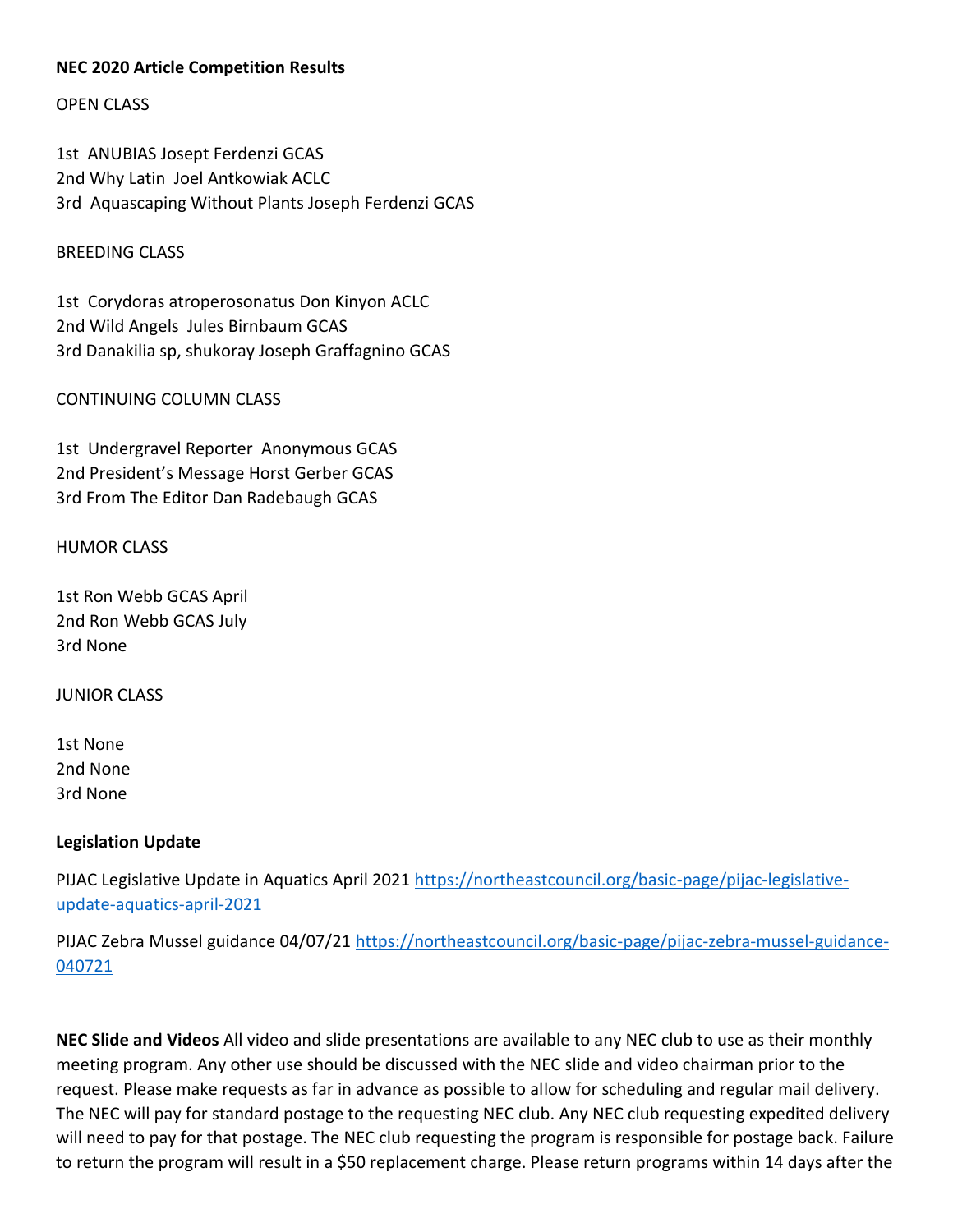scheduled meeting. Requests should be made to: David Banks, 315 US RT 2, Grand Isle, VT 05458, Email: dbanks@together.net or 802-372-8716 Last published library listing: May 15, 2020 NEC Newsletter and on the NEC website:<https://northeastcouncil.org/basic-page/nec-lending-library>

#### **NEC MEMBER CLUBS:**

Aquarium Club of Lancaster County ACLC Boston Aquarium Society BAS Brooklyn Aquarium Society BASNY Bucks County Aquarium Society BCAS Capital Cichlid Association CCA Central New York Aquarium Society CNYAS Cichlid Club of York CCY Connecticut Aquatic Plant Enthusiasts CAPE Connecticut Betta Club CBC Danbury Area Aquarium Society DAAS Diamond State Aquarium Society DSAS Erie Aquarium Society EAS Greater City Aquarium Society GCAS Jersey Shore Aquarium Society JSAS Koi Organisation International K.O.I. Long Island Aquarium Society LIAS Long Island Killifish Association LIKA Metropolitan Area Killifish Association MAKA Nassau County Aquarium Society NCAS New England Cichlid Association NECA New England Fancy Guppy Association NEFG Northeast Livebearers Association NELA North Jersey Aquarium Society NJAS Norwalk Aquarium Society NAS Otter Valley Aquarium Society OVAS PA Guppy Club PAGC Pioneer Valley Aquarium Society PVAS Pioneer Valley Water Garden & Koi Club PVWG&K Skylands Aquarium & Water Garden Group SAWGG South Jersey Guppy Group SJGG Southern New England Killifish Association SNEKA Tropical Fish Club of Burlington TFCB Tropical Fish Society of Rhode Island TFSRI Upstate NY Killifish Association UNYKA Worcester Aquarium Society WAS